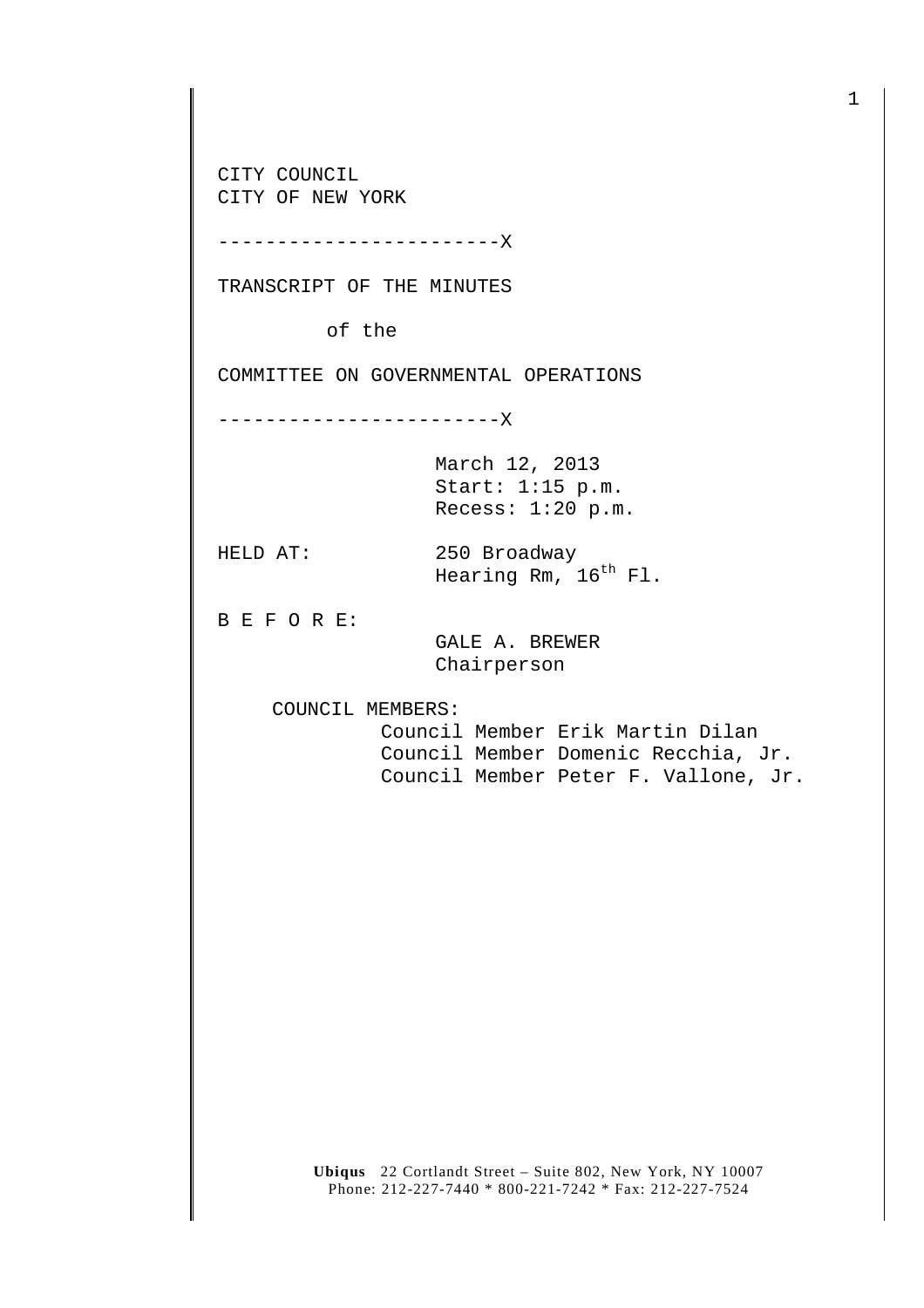A P P E A R A N C E S (CONTINUED)

William Martin Committee Clerk Committee on Governmental Operations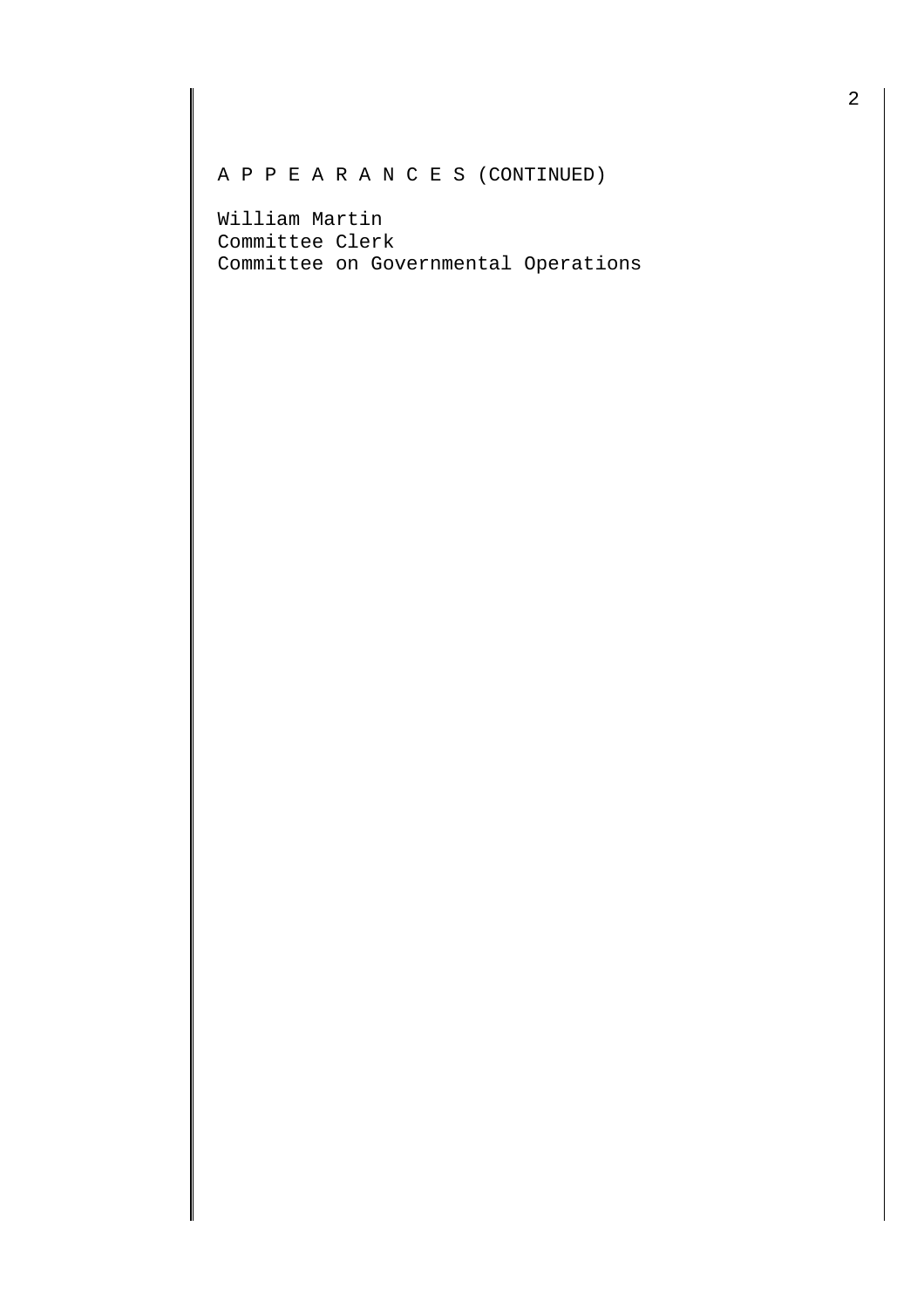| $\mathbf 1$    | $\mathbf{3}$<br>COMMITTEE ON GOVERNMENTAL OPERATIONS |
|----------------|------------------------------------------------------|
| $\overline{2}$ | CHAIRPERSON BREWER: Oh, so my name                   |
| 3              | is Gale Brewer and I am the Chair of Governmental    |
| 4              | Operations. I want to welcome everyone here          |
| 5              | today. I do want to thank Tom Madisoff [phonetic]    |
| 6              | who's the Policy Analyst and David Seizer            |
| 7              | [phonetic] who is Counsel to the Committee but at    |
| 8              | another Committee. But we're delighted to have       |
| $\mathsf 9$    | Shannon Manigold [phonetic] who's here with us       |
| 10             | today. This afternoon we are considering whether     |
| 11             | to override the Mayor's veto of proposed number      |
| 12             | 978a and to file the veto message. During the        |
| 13             | independent expenditure disclosureable making        |
| 14             | process last year the Campaign Finance Board         |
| 15             | conducted extensive outreach before finalizing its   |
| 16             | rules. The vast majority of the rules that           |
| 17             | emerged from that process are targeted to ensure     |
| 18             | that voters know the source behind political         |
| 19             | messages that target them. I thank the Board for     |
| 20             | these rules which help to improve transparency and   |
| 21             | clean government, something this Council has         |
| 22             | worked hard on. During these hearings I testified    |
| 23             | to express concern that the rules appear to cover    |
| 24             | member to member communications that are internal    |
| 25             | through membership organizations. Member to          |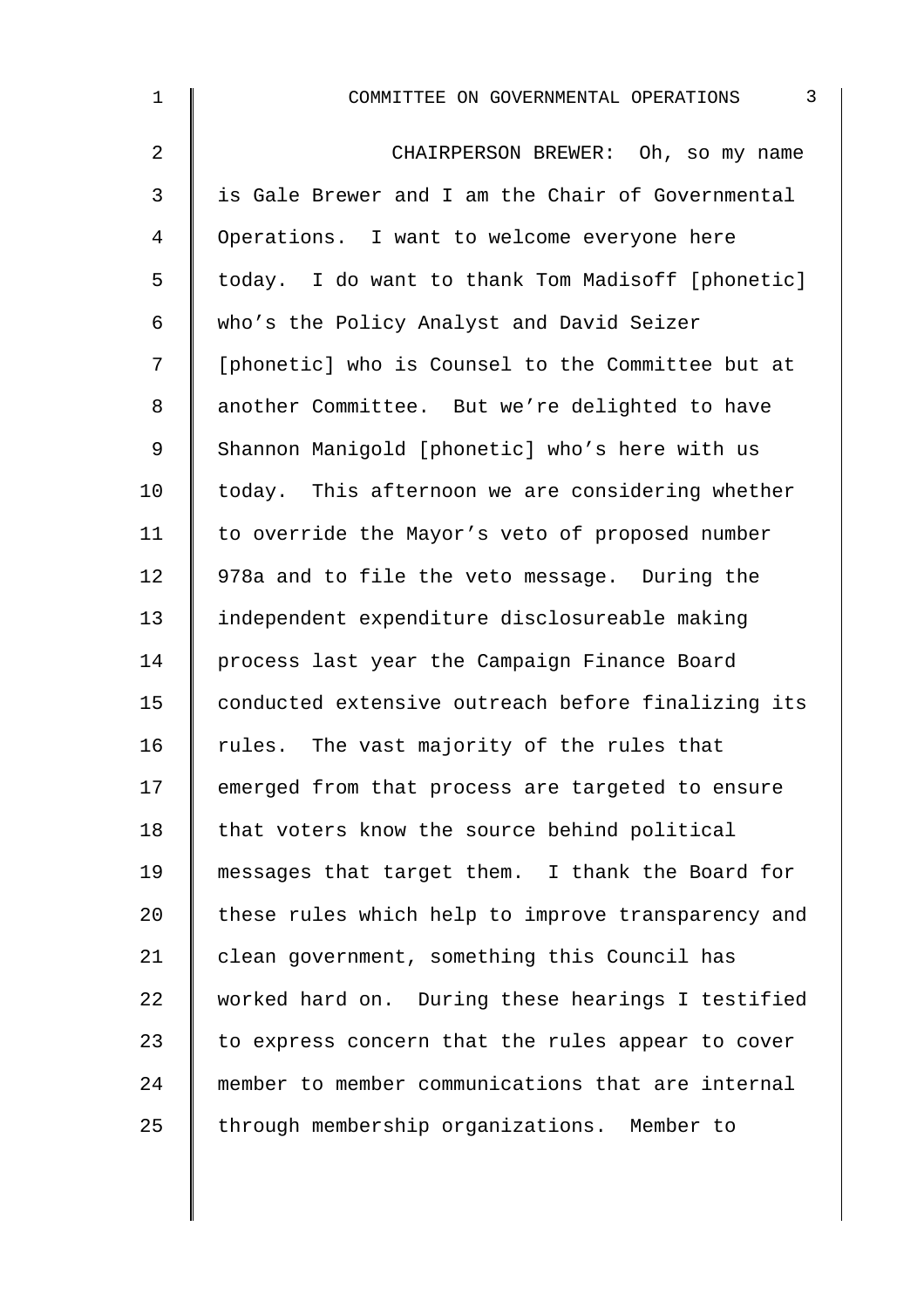2 member communications are not intended to 3 influence the general public so the public's 4 I interest in source disclosure is significantly 5 | reduced. As the Charter Revision Commission put 6 it in it's final report, independent expenditure 7 disclosure is intended to, quote, help the public 8 | evaluate advertising messages aimed at influencing 9 | their votes, unquote. In the end, the Campaign 10 | Finance Board chose to exempt some types of member 11 | to member communication but not others. The bill 12 | being considered today would exempt all member to 13 member communications as well as company to 14 Shareholder communications from independent 15 | expenditure requirements. This bill will lighten  $16$  the regulatory load on membership organizations 17 and protect their first amendment rights of 18 association while ensuring that the public remains 19 | aware of who is trying to influence their votes. 20 This Committee on Governmental Operations 21 | previously heard this bill on January  $16^{th}$ , 2013 22  $\parallel$  and voted it out on January 22. The bill was 23  $\parallel$  passed by the full Council on the following day. 24 The Mayor vetoed the bill on February 22 and the  $25$   $\parallel$  veto message was accepted by the Council at our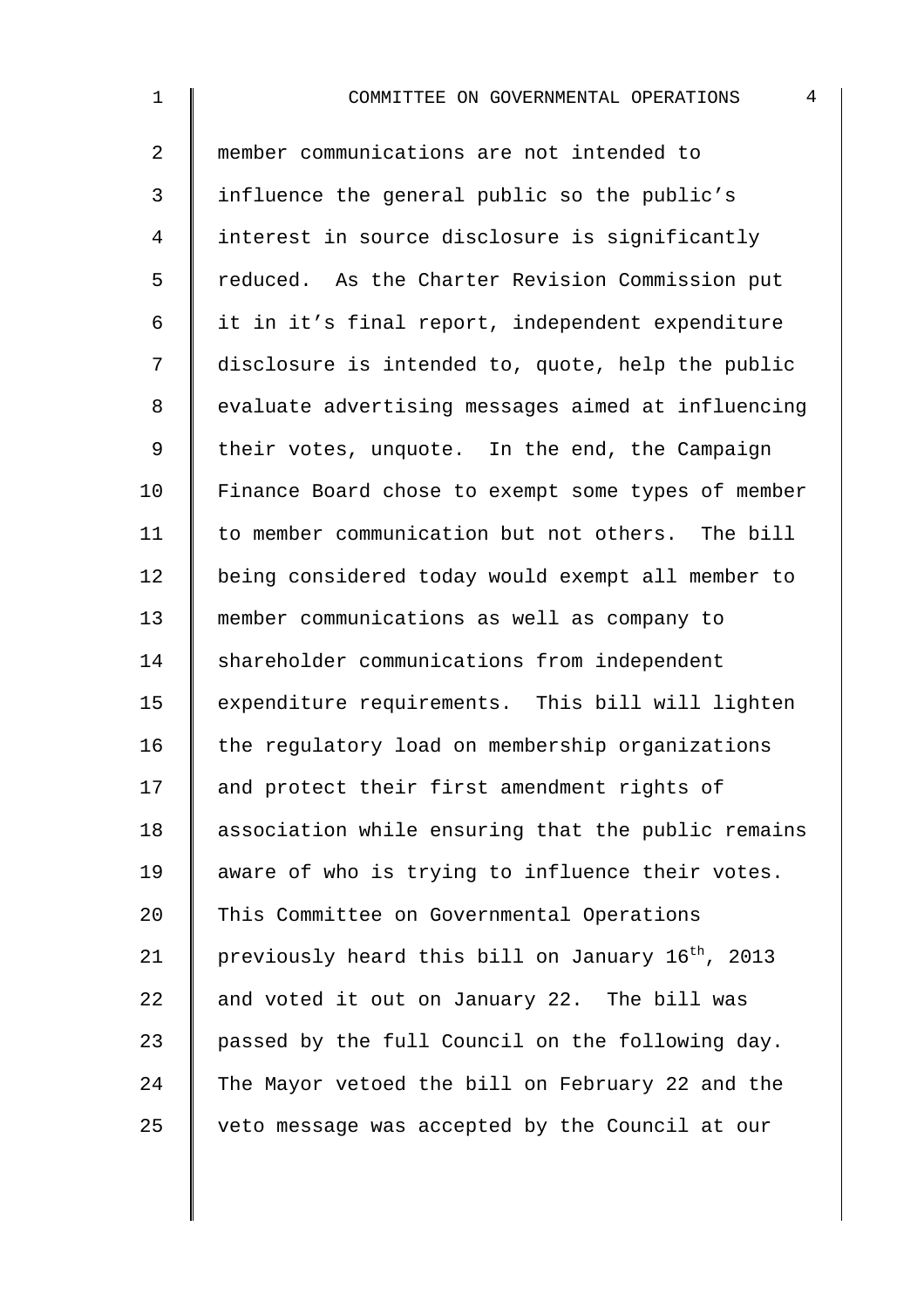| 1              | 5<br>COMMITTEE ON GOVERNMENTAL OPERATIONS          |
|----------------|----------------------------------------------------|
| 2              | stated meeting of February 27. The question        |
| 3              | before the Committee today is whether proposed     |
| $\overline{4}$ | intro 978a should be repassed, notwithstanding the |
| 5              | Mayor's veto and I think it should be. And I want  |
| 6              | to thank Council Member Dilan and Council Member   |
| 7              | Domenic Recchia. Can we call the roll?             |
| 8              | MR. WILLLIAM MARTIN: William                       |
| 9              | Martin, Committee Clerk, roll call vote on         |
| 10             | Government Committee of Operations. Council        |
| 11             | Member Brewer?                                     |
| 12             | CHAIRPERSON BREWER: I vote aye.                    |
| 13             | MR. MARTIN: Dilan?                                 |
| 14             | COUNCIL MEMBER DILAN: Aye.                         |
| 15             | MR. MARTIN: Recchia?                               |
| 16             | COUNCIL MEMBER RECCHIA: Aye.                       |
| 17             | CHAIRPERSON BREWER: And we've been                 |
| 18             | joined by Council Member Vallone.                  |
| 19             | MR. MARTIN: Vallone?                               |
| 20             | COUNCIL MEMBER VALLONE: Aye.                       |
| 21             | CHAIRPERSON BREWER: Thank you.                     |
| 22             | MR. MARTIN: By vote of four in the                 |
| 23             | affirmative, zero in the negative and no           |
| 24             | abstentions, M1048 has been adopted to file and    |
| 25             | introduction 978a has been readopted. Members,     |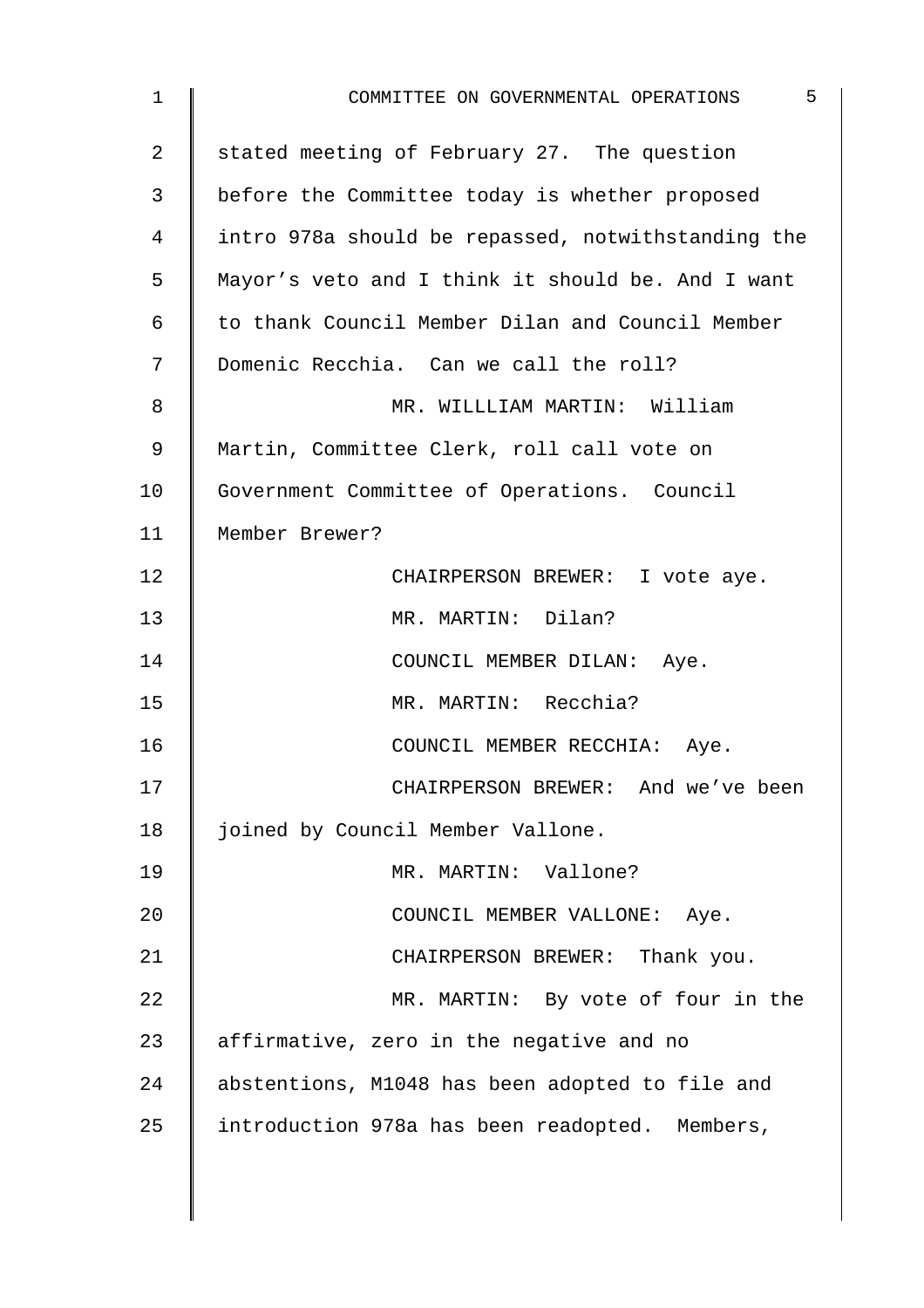| $\mathbf 1$    | COMMITTEE ON GOVERNMENTAL OPERATIONS          | 6 |
|----------------|-----------------------------------------------|---|
| $\sqrt{2}$     | please sign the Committee Reports. Thank you. |   |
| $\mathsf 3$    | CHAIRPERSON BREWER: Thank you.                |   |
| $\overline{4}$ | This Committee hearing is concluded.          |   |
|                |                                               |   |
|                |                                               |   |
|                |                                               |   |
|                |                                               |   |
|                |                                               |   |
|                |                                               |   |
|                |                                               |   |
|                |                                               |   |
|                |                                               |   |
|                |                                               |   |
|                |                                               |   |
|                |                                               |   |
|                |                                               |   |
|                |                                               |   |
|                |                                               |   |
|                |                                               |   |
|                |                                               |   |
|                |                                               |   |
|                |                                               |   |
|                |                                               |   |
|                |                                               |   |
|                |                                               |   |